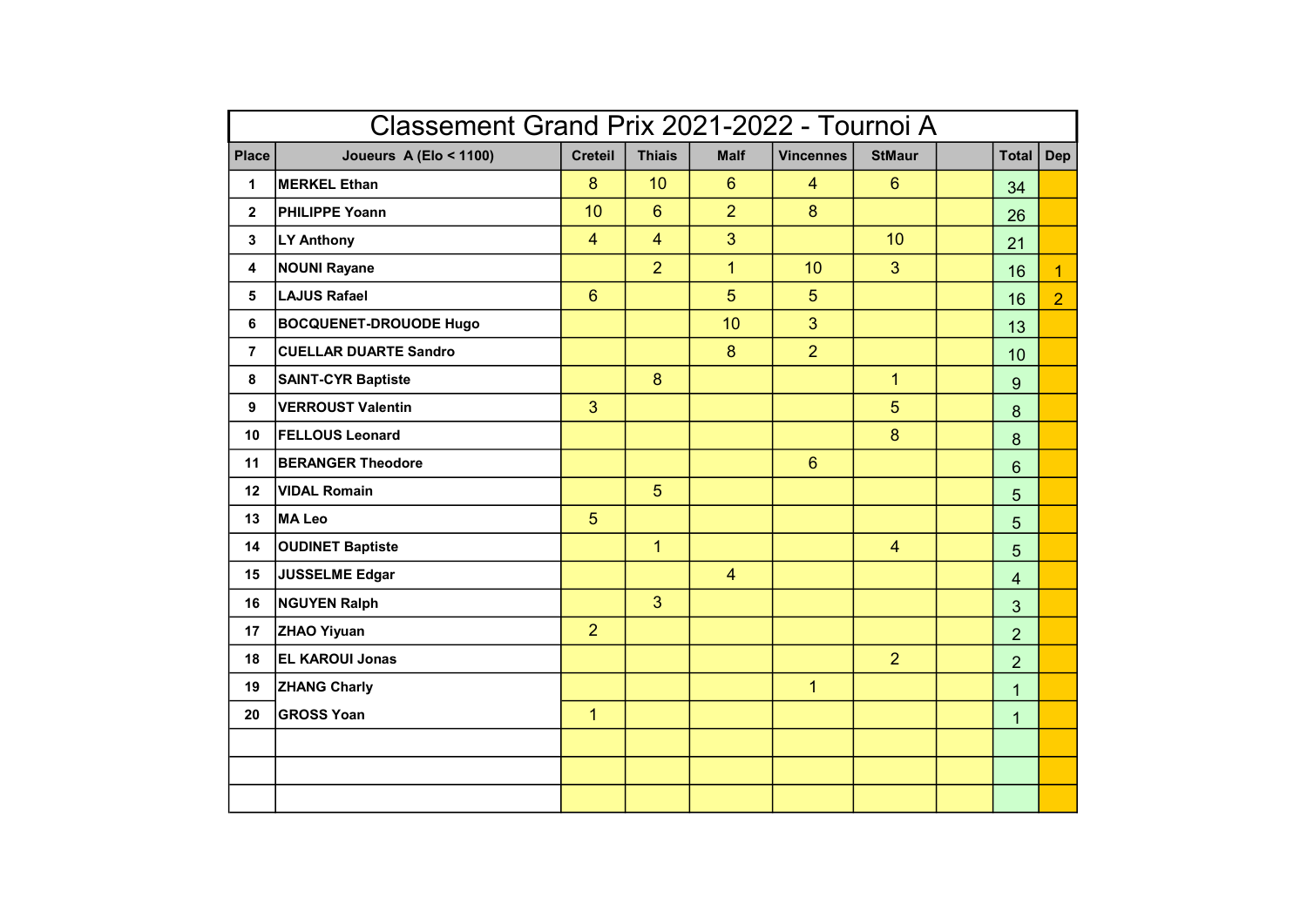| Classement Grand Prix 2021-2022 - Tournoi B |                                  |                |                |                |                  |                 |  |                |                |
|---------------------------------------------|----------------------------------|----------------|----------------|----------------|------------------|-----------------|--|----------------|----------------|
| Place                                       | Joueurs B (Elo < 1500)           | <b>Creteil</b> | <b>Thiais</b>  | <b>Malf</b>    | <b>Vincennes</b> | <b>StMaur</b>   |  | <b>Total</b>   | <b>Dep</b>     |
| 1                                           | <b>DUVAL Charles</b>             | 10             | 10             |                | 8                |                 |  | 28             |                |
| $\overline{2}$                              | <b>LARA-GOLLIOT Celian</b>       | $\overline{4}$ | $\overline{2}$ | 5              | $6\overline{6}$  | $\overline{4}$  |  | 21             |                |
| 3                                           | <b>PLAIDIT Hugo</b>              |                | 8              |                |                  | 10 <sup>°</sup> |  | 18             |                |
| 4                                           | <b>LECOCQ Gabriel</b>            |                | $\overline{4}$ | 10             | 3                |                 |  | 17             |                |
| 5                                           | <b>TRAN Ky Lan</b>               |                |                |                | 10               | 6               |  | 16             |                |
| 6                                           | <b>MIMOUNE Mehdi</b>             |                |                | 6              |                  | 8               |  | 14             | $\overline{1}$ |
| $\overline{7}$                              | <b>DEVEZE Armand</b>             | $\overline{5}$ | 5              | $\overline{4}$ |                  |                 |  | 14             | $\overline{2}$ |
| 8                                           | <b>MUNIER Alexis</b>             |                | $6\phantom{1}$ |                |                  | 5               |  | 11             |                |
| 9                                           | <b>GAONAC'H Frederic</b>         | 6              |                |                | $\overline{4}$   |                 |  | 10             |                |
| 10                                          | <b>VOSGIEN Balthazar</b>         | 8              |                |                |                  |                 |  | 8              |                |
| 11                                          | <b>GIBLIN Martin</b>             |                |                | 8              |                  |                 |  | 8              |                |
| 12 <sup>°</sup>                             | <b>GRANSAC Arnaud</b>            |                |                |                | 5                |                 |  | 5              |                |
| 13                                          | <b>RAMIREZ Alejandro</b>         | 3              |                |                |                  |                 |  | 3              |                |
| 14                                          | <b>PETITJEAN Pierrot</b>         |                |                | 3              |                  |                 |  | $\overline{3}$ |                |
| 15                                          | <b>ABOULASSE Saad</b>            |                | 3              |                |                  |                 |  | 3              |                |
| 16                                          | <b>METIVIER Gabin</b>            |                |                |                |                  | 3               |  | 3              |                |
| 17                                          | <b>PEBORDE Stanislas</b>         | $\overline{2}$ |                |                |                  |                 |  | $\overline{a}$ |                |
| 18                                          | <b>LECOCQ Remi</b>               |                |                |                | $\overline{2}$   |                 |  | $\overline{2}$ |                |
| 19                                          | <b>ESCUDERO Martin</b>           |                |                | $\overline{2}$ |                  |                 |  | $\overline{2}$ |                |
| 20                                          | <b>LAUWEREINS TARIS Benjamin</b> |                |                |                |                  | 2               |  | $\overline{2}$ |                |
| 21                                          | <b>COLL Arthur</b>               |                |                |                | $\mathbf{1}$     |                 |  | $\mathbf{1}$   |                |
| 22                                          | <b>BOUZOUMOU Francisque</b>      |                | $\mathbf{1}$   |                |                  |                 |  | $\mathbf{1}$   |                |
| 23                                          | <b>BLANDEAU Nicolas</b>          |                |                | $\mathbf{1}$   |                  |                 |  | $\mathbf{1}$   |                |
| 24                                          | <b>AUDINOT Florian</b>           | $\mathbf{1}$   |                |                |                  |                 |  | $\mathbf{1}$   |                |
| 25                                          | <b>DUVAL Charles</b>             |                |                |                |                  | $\mathbf{1}$    |  | $\mathbf{1}$   |                |
|                                             |                                  |                |                |                |                  |                 |  |                |                |
|                                             |                                  |                |                |                |                  |                 |  |                |                |